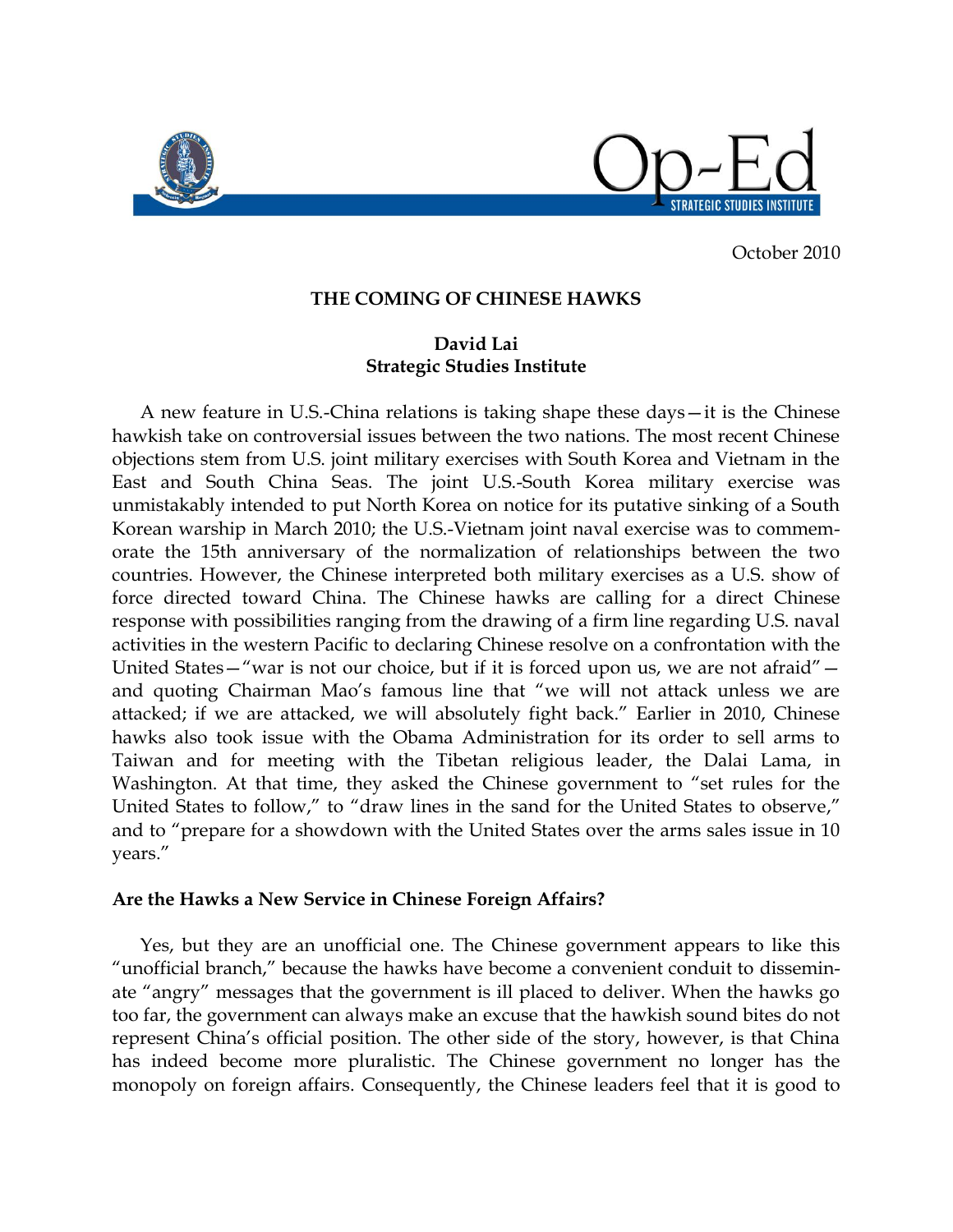have the hawks play the role of the bad guy while the government can be perceived as more rational and moderate.

The Chinese hawks are a natural outgrowth of China's rising power. They are not ordinary individuals. Many of them are senior officers in the People's Liberation Army (PLA) or freshly retired PLA officers. They are joined by a growing number of international affairs professors and researchers from many of China's prestigious universities and high-profile think tanks. They are empowered by China's growing national strength. They have the Chinese government's blessing to make their "individual calls." Their hawkish remarks easily make national headlines, and they have a huge audience, approximately 300 million Chinese netizens who represent the world's largest pool of Internet users.

The Chinese hawks correctly note that China is no longer a weak nation and that the Chinese will not simply take whatever is forced upon them. "The power to speak in international affairs," for instance, has been a privilege of the United States and the West for too long. The Chinese hawks are fed up with their American counterparts' "China threat" allegations. They want China to seize the initiative and set the course of future international relations on Chinese terms.

Many Chinese netizens celebrate the emergence of the Chinese hawks. The netizens are actively joining the hawks to call for the Chinese government to abandon its taoguang yang-hui strategy (keeping a low profile, hiding intentions, biding time, and striving to make measured moves), and they are praising the hawks for displaying China's "true colors." They pray for more hawks and want them to stay engaged.

## **Be Careful Of What You Ask for . . .**

So far, the Chinese hawks have been playing by the rules of being politically correct, that is, their hawkish attacks on the United States are still in line with positions taken by the Chinese government except that they are outrageous expressions of it. But real hawks do not play by these rules. American hawks, for example, are known for their aggressive take on U.S. foreign policies. Repeated calls for a cold war with China are perfect examples. There is no reason to expect the Chinese hawks to be different. Indeed, in China there is concern that the Chinese hawks may become irresponsible and bellicose.

These concerns are well taken, for U.S.-China relations are entering a stage where quarrels take on risky dynamics as a result of the changing power balance between the two nations. Chinese hawks say that George Soros's recent comment about the United States hit the nail right on its head: a declining superpower which has lost its political and economic dominance, but which preserves military supremacy, is a dangerous mix. They should also know that an economically overheated, politically overconfident, but still militarily inferior China, which is increasingly eager to say no to the United States, can be equally as dangerous. The hawks can incite these dangerous tendencies.

However, the Chinese hawks also provide indirect benefits to the United States primarily because they are straightforward. As a recent Chinese publication, *The China*